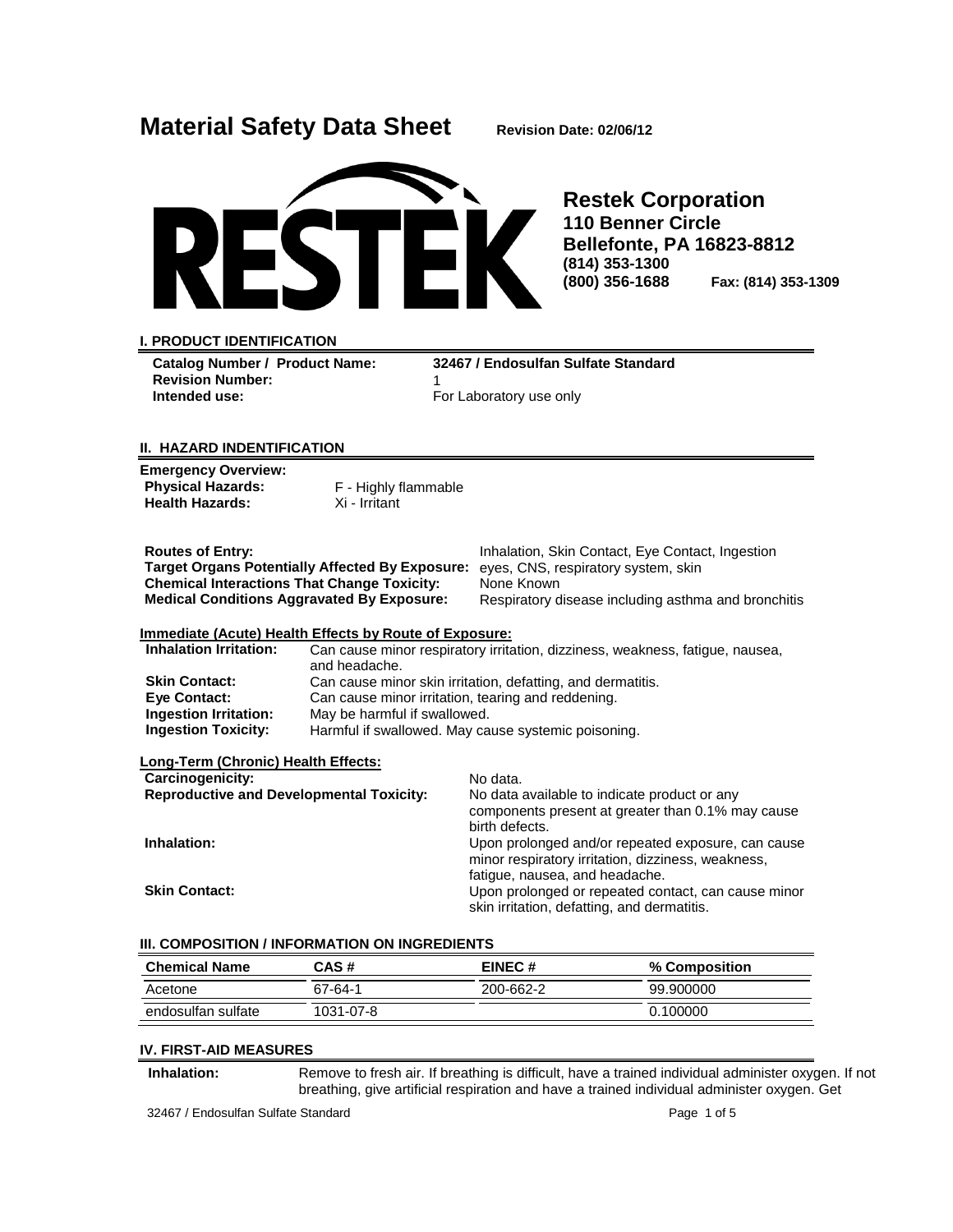|                      | medical attention immediately                                                                                                                                                                           |
|----------------------|---------------------------------------------------------------------------------------------------------------------------------------------------------------------------------------------------------|
| Eyes:                | Flush eyes with plenty of water for at least 20 minutes retracting eyelids often. Tilt the head to<br>prevent chemical from transferring to the uncontaminated eye. Get immediate medical<br>attention. |
| <b>Skin Contact:</b> | Wash with soap and water. Remove contaminated clothing and launder. Get medical<br>attention if irritation develops or persists.                                                                        |
| Ingestion:           | Do not induce vomiting and seek medical attention immediately. Drink two glasses of water<br>or milk to dilute. Provide medical care provider with this MSDS.                                           |

|  |  |  | V.  FIRE FIGHTING MEASURES |
|--|--|--|----------------------------|
|--|--|--|----------------------------|

| <b>Extinguishing Media:</b><br>Fire and/or Explosion Hazards:                                            | Use alcohol resistant foam, carbon dioxide, or dry chemical extinguishing<br>agents. Water spray or fog may also be effective for extinguishing if<br>swept across the base of the fire. Water can also be used to absorb heat<br>and keep exposed material from being damaged by fire. Flammable<br>component(s) of this material may be lighter than water and burn while<br>floating on the surface.<br>Vapors may be ignited by heat, sparks, flames or other sources of                                                                                                                                                                                                                                                                                                                                                          |  |
|----------------------------------------------------------------------------------------------------------|---------------------------------------------------------------------------------------------------------------------------------------------------------------------------------------------------------------------------------------------------------------------------------------------------------------------------------------------------------------------------------------------------------------------------------------------------------------------------------------------------------------------------------------------------------------------------------------------------------------------------------------------------------------------------------------------------------------------------------------------------------------------------------------------------------------------------------------|--|
|                                                                                                          | ignition at or above the low flash point giving rise to a Class B fire.<br>Vapors are heavier than air and may travel to a source of ignition and<br>flash back                                                                                                                                                                                                                                                                                                                                                                                                                                                                                                                                                                                                                                                                       |  |
| <b>Fire Fighting Methods and Protection:</b>                                                             | Do not enter fire area without proper protection including self-contained<br>toxic breathing apparatus and full protective equipment. Fight fire from a<br>safe distance and a protected location due to the potential of hazardous<br>vapors and decomposition products. Flammable component(s) of this<br>material may be lighter than water and burn while floating on the surface.<br>Use water spray/fog for cooling.                                                                                                                                                                                                                                                                                                                                                                                                            |  |
| <b>Hazardous Combustion Products:</b>                                                                    | Carbon dioxide, Carbon monoxide                                                                                                                                                                                                                                                                                                                                                                                                                                                                                                                                                                                                                                                                                                                                                                                                       |  |
| <b>VI. ACCIDENTAL RELEASE MEASURES</b>                                                                   |                                                                                                                                                                                                                                                                                                                                                                                                                                                                                                                                                                                                                                                                                                                                                                                                                                       |  |
| <b>Personal Precautions and Equipment:</b><br><b>Methods for Clean-up:</b>                               | Exposure to the spilled material may be irritating or harmful. Follow<br>personal protective equipment recommendations found in Section VIII of<br>this MSDS. Additional precautions may be necessary based on special<br>circumstances created by the spill including; the material spilled, the<br>quantity of the spill, the area in which the spill occurred. Also consider the<br>expertise of employees in the area responding to the spill.<br>Prevent the spread of any spill to minimize harm to human health and the<br>environment if safe to do so. Wear complete and proper personal<br>protective equipment following the recommendation of Section VIII at a<br>minimum. Dike with suitable absorbent material like granulated clay.<br>Gather and store in a sealed container pending a waste disposal<br>evaluation. |  |
| <b>VII. HANDLING AND STORAGE</b>                                                                         |                                                                                                                                                                                                                                                                                                                                                                                                                                                                                                                                                                                                                                                                                                                                                                                                                                       |  |
| <b>Handling Technical Measures and Precautions:</b><br><b>Storage Technical Measures and Conditions:</b> | Harmful or irritating material. Avoid contacting and avoid<br>breathing the material. Use only in a well ventilated area. Use<br>spark-proof tools and explosion-proof equipment<br>Store in a cool dry ventilated location. Isolate from<br>incompatible materials and conditions. Keep container(s)<br>closed. Keep away from sources of ignition                                                                                                                                                                                                                                                                                                                                                                                                                                                                                   |  |
| VIII. EXPOSURE CONTROLS / PERSONAL PROTECTION                                                            |                                                                                                                                                                                                                                                                                                                                                                                                                                                                                                                                                                                                                                                                                                                                                                                                                                       |  |

| <b>United States:</b> |           |                            |                                  |                                |                                 |
|-----------------------|-----------|----------------------------|----------------------------------|--------------------------------|---------------------------------|
| <b>Chemical Name</b>  | CAS No.   | <b>IDLH</b>                | <b>ACGIH STEL</b>                | <b>ACGIH TLV-TWA</b>           | <b>OSHA Exposure Limit</b>      |
| Acetone               | 67-64-1   | 2500 ppm IDLH<br>(10% LEL) | 750 ppm STEL:<br>1782 mg/m3 STEL | 500 ppm TWA; 1188 mg/m3<br>TWA | 1000 ppm TWA; 2400<br>ma/m3 TWA |
| endosulfan sulfate    | 1031-07-8 | ND.                        |                                  | No TLV                         | No PEL established              |

32467 / Endosulfan Sulfate Standard **Page 2 of 5** and 2 of 5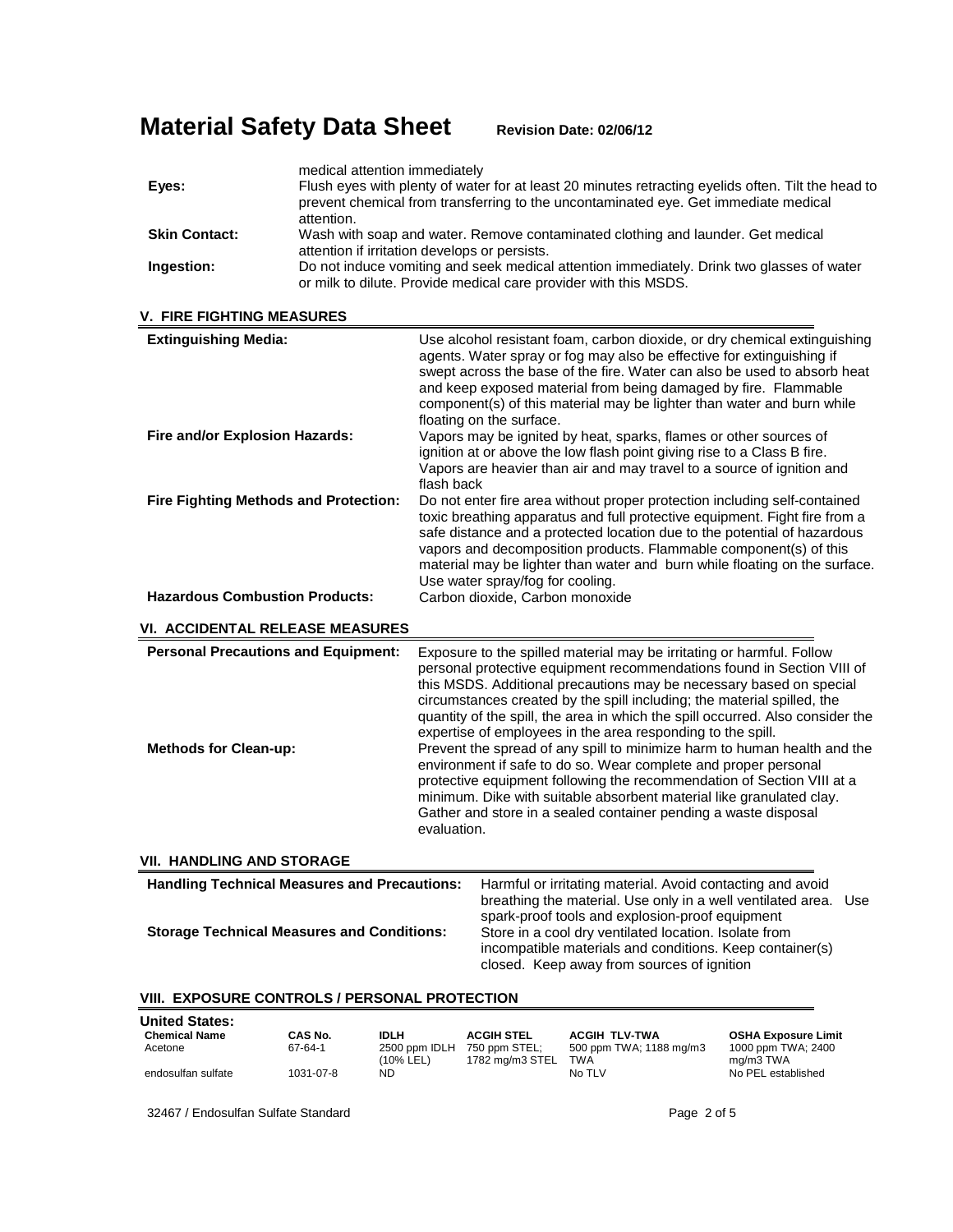| United Kingdom:                 |                                                                                                                                                                                                                                                                        |                                                                                                                                                                                                                                                               |                        |                                                                                                                       |                                                                           |
|---------------------------------|------------------------------------------------------------------------------------------------------------------------------------------------------------------------------------------------------------------------------------------------------------------------|---------------------------------------------------------------------------------------------------------------------------------------------------------------------------------------------------------------------------------------------------------------|------------------------|-----------------------------------------------------------------------------------------------------------------------|---------------------------------------------------------------------------|
| <b>Chemical Name</b><br>Acetone | CAS No.<br>67-64-1                                                                                                                                                                                                                                                     |                                                                                                                                                                                                                                                               | EINEC No.<br>200-662-2 | <b>WEL-STEL</b><br>1500 ppm STEL;<br>3620 mg/m3 STEL                                                                  | WEL-TWA<br>500 ppm TWA; 1210 mg/m3<br><b>TWA</b>                          |
| endosulfan sulfate              | 1031-07-8                                                                                                                                                                                                                                                              |                                                                                                                                                                                                                                                               |                        | No data.                                                                                                              | No data.                                                                  |
| France:                         |                                                                                                                                                                                                                                                                        |                                                                                                                                                                                                                                                               |                        |                                                                                                                       |                                                                           |
| <b>Chemical Name</b><br>Acetone | CAS No.<br>67-64-1                                                                                                                                                                                                                                                     |                                                                                                                                                                                                                                                               | EINEC No.<br>200-662-2 | <b>VLCTs-STEL</b><br>1000 ppm STEL<br>[VLCT] (restrictive<br>limit); 2420 mg/m3<br>STEL [VLCT]<br>(restrictive limit) | <b>VME-TWA</b><br>500 ppm VME; 1210 mg/m3<br>VME                          |
| endosulfan sulfate              | 1031-07-8                                                                                                                                                                                                                                                              |                                                                                                                                                                                                                                                               |                        | No data.                                                                                                              | No data.                                                                  |
| Germany:                        |                                                                                                                                                                                                                                                                        |                                                                                                                                                                                                                                                               |                        |                                                                                                                       |                                                                           |
| <b>Chemical Name</b><br>Acetone | CAS No.<br>67-64-1                                                                                                                                                                                                                                                     |                                                                                                                                                                                                                                                               | EINEC No.<br>200-662-2 | <b>VELs</b><br>mg/m3 TWA AGW (exposure factor 2)                                                                      | 500 ppm TWA AGW (exposure factor 2); 1200                                 |
| endosulfan sulfate              | 1031-07-8                                                                                                                                                                                                                                                              |                                                                                                                                                                                                                                                               |                        | No data.                                                                                                              |                                                                           |
| <b>Personal Protection:</b>     |                                                                                                                                                                                                                                                                        |                                                                                                                                                                                                                                                               |                        |                                                                                                                       |                                                                           |
| <b>Engineering Measures:</b>    |                                                                                                                                                                                                                                                                        |                                                                                                                                                                                                                                                               |                        |                                                                                                                       | Local exhaust ventilation is recommended when generating excessive levels |
| <b>Respiratory Protection:</b>  | of vapors from handling or thermal processing.<br>No respiratory protection required under normal conditions of use. Provide<br>general room exhaust ventilation if symptoms of overexposure occur as<br>explained Section III. A respirator is not normally required. |                                                                                                                                                                                                                                                               |                        |                                                                                                                       |                                                                           |
| <b>Eye Protection:</b>          |                                                                                                                                                                                                                                                                        | Wear chemically resistant safety glasses with side shields when handling this<br>product. Do not wear contact lenses.                                                                                                                                         |                        |                                                                                                                       |                                                                           |
| <b>Skin Protection:</b>         |                                                                                                                                                                                                                                                                        | Wear protective gloves. Inspect gloves for chemical break-through and<br>replace at regular intervals. Clean protective equipment regularly. Wash<br>hands and other exposed areas with mild soap and water before eating,<br>drinking, and when leaving work |                        |                                                                                                                       |                                                                           |

## **IX. PHYSICAL AND CHEMICAL PROPERTIES**

| Appearance, color:               | Depends upon product selection  |
|----------------------------------|---------------------------------|
| Odor:                            | Strong                          |
| pH:                              | No data available.              |
| <b>Vapor Density:</b>            | $2.0$ (air = 1)                 |
| <b>Melting Point:</b>            | -95.4 °C Melting Point          |
| <b>Flash Point:</b>              | No data available.              |
| <b>Flammability:</b>             | <b>Highly Flammable</b>         |
| <b>Autoignition Temperature:</b> | 465 deg C                       |
| <b>Specific Gravity:</b>         | 0.7845 g/cm3 at 25 $\mathbb{C}$ |
| <b>Evaporation Rate:</b>         | No data available.              |
| <b>Odor Threshold:</b>           | No data available.              |
| Solubility:                      | Complete: 100%                  |
| VOC % by weight:                 | No data available.              |
| <b>Molecular Weight:</b>         | No data available.              |
| X. STABILITY AND REACTIVITY:     |                                 |

| Stability:<br>Materials to Avoid / Chemical Incompatiability:<br><b>Hazardous Decomposition Products:</b> | Stable under normal conditions.<br>Strong oxidizing agents Strong acids<br>Carbon dioxide Carbon monoxide |
|-----------------------------------------------------------------------------------------------------------|-----------------------------------------------------------------------------------------------------------|
| XI. TOXICOLOGICAL INFORMATION:                                                                            |                                                                                                           |
|                                                                                                           |                                                                                                           |

| Component Toxicological Data:<br>NIOSH: |         |           |  |
|-----------------------------------------|---------|-----------|--|
| <b>Chemical Name</b>                    | CAS No. | LD50/LC50 |  |
| 32467 / Endosulfan Sulfate Standard     |         |           |  |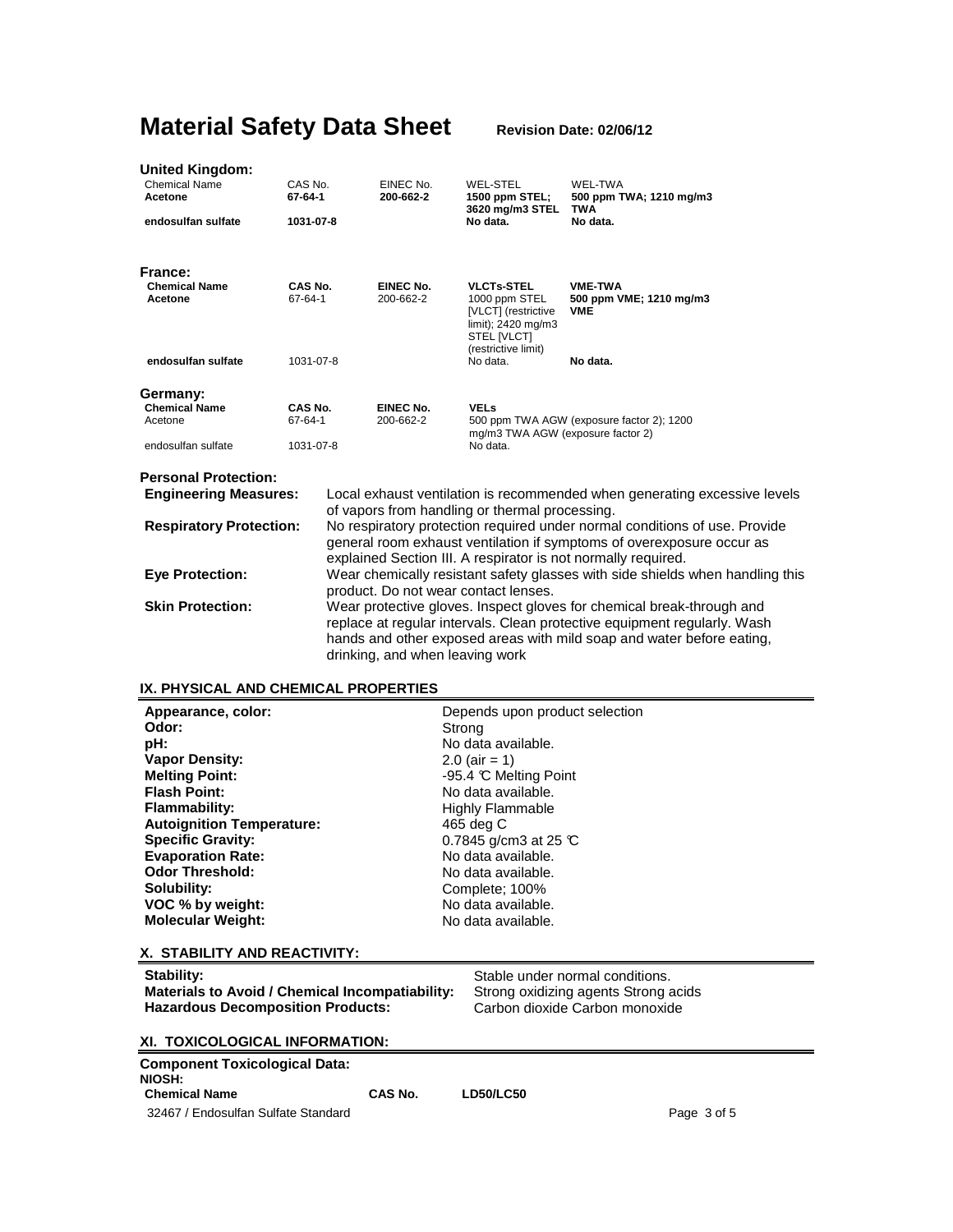| Acetone                                                                                                                               | 67-64-1            | Oral LD50 Rat 5800 mg/kg                                                                                                                                                                                                              |
|---------------------------------------------------------------------------------------------------------------------------------------|--------------------|---------------------------------------------------------------------------------------------------------------------------------------------------------------------------------------------------------------------------------------|
| <b>Component Carcinogenic Data:</b><br><b>OSHA:</b><br><b>Chemical Name</b><br>No data available                                      | CAS No.            |                                                                                                                                                                                                                                       |
| <b>ACGIH:</b><br><b>Chemical Name</b><br>Acetone                                                                                      | CAS No.<br>67-64-1 | A4 - Not Classifiable as a Human Carcinogen                                                                                                                                                                                           |
| NIOSH:<br><b>Chemical Name</b><br>No data available.                                                                                  | CAS No.            |                                                                                                                                                                                                                                       |
| NTP:<br><b>Chemical Name</b><br>No data available.                                                                                    | CAS No.            |                                                                                                                                                                                                                                       |
| IARC:<br><b>Chemical Name</b><br>No data.<br>No data.<br>No data.                                                                     | CAS No.            | Group No.<br>Group 1<br>Group 2A<br>Group 2B                                                                                                                                                                                          |
| XII. ECOLOGICAL INFORMATION:                                                                                                          |                    |                                                                                                                                                                                                                                       |
| Overview:<br><b>Mobility:</b><br><b>Persistence:</b><br><b>Bioaccumulation:</b><br>Degradability:<br><b>Ecological Toxicity Data:</b> |                    | No ecological information available<br>No data<br>No data<br>No data<br>No data<br>0                                                                                                                                                  |
| XIII. DISPOSAL CONSIDERATIONS:                                                                                                        |                    |                                                                                                                                                                                                                                       |
| <b>Waste Description of Spent Product:</b><br><b>Disposal Methods:</b><br><b>Waste Disposal of Packaging:</b>                         |                    | Spent or discarded material is a hazardous waste.<br>Dispose of by incineration following Federal, State,<br>Local, or Provincial regulations.<br>Comply with all Local, State, Federal, and Provincial<br>Environmental Regulations. |
| XIV: TRANSPORTATION INFORMATION:                                                                                                      |                    |                                                                                                                                                                                                                                       |
| <b>United States:</b><br><b>DOT Proper Shipping Name:</b><br><b>UN Number:</b><br><b>Hazard Class:</b><br><b>Packing Group:</b>       |                    | Acetone<br><b>UN1090</b><br>3<br>$\mathbf{H}$                                                                                                                                                                                         |
| International:<br>IATA Proper Shipping Name:<br><b>UN Number:</b><br><b>Hazard Class:</b><br><b>Packing Group:</b>                    |                    | Acetone<br><b>UN1090</b><br>3<br>$\mathbf{II}$                                                                                                                                                                                        |
| <b>Marine Pollutant:</b>                                                                                                              |                    | Yes                                                                                                                                                                                                                                   |
| XV. REGULATORY INFORMATION:                                                                                                           |                    |                                                                                                                                                                                                                                       |